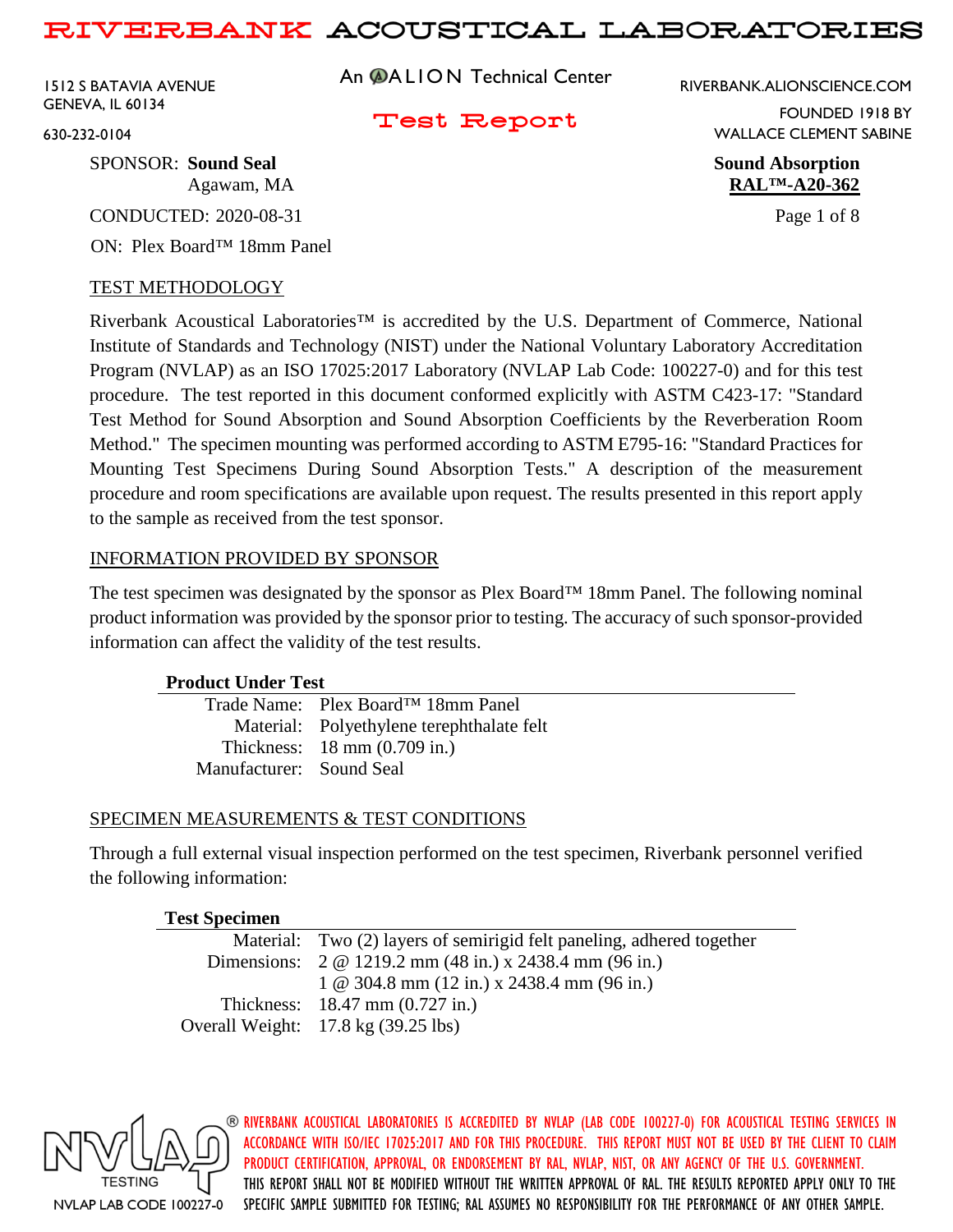1512 S BATAVIA AVENUE GENEVA, IL 60134 630-232-0104

An **@ALION** Technical Center

RIVERBANK.ALIONSCIENCE.COM

Test Report

FOUNDED 1918 BY WALLACE CLEMENT SABINE

**Sound Seal RAL™-A20-362**

#### **Overall Specimen Properties**

Size: 2.74 m (108.0 in) wide by 2.44 m (96.0 in) long Thickness: 0.02 m (0.727 in) Weight: 17.8 kg (39.25 lbs) Mass per Unit Area: 2.66 kg/m² (0.55 lbs/ft²) Calculation Area:  $6.689 \text{ m}^2$  (72. ft<sup>2</sup>)

### **Test Environment**

| Room Volume: $291.98 \text{ m}^3$ |                                                                                         |
|-----------------------------------|-----------------------------------------------------------------------------------------|
|                                   | Temperature: 22.9 °C $\pm$ 0.0 °C (Requirement: $\geq$ 10 °C and $\leq$ 5 °C change)    |
|                                   | Relative Humidity: 57.85 % $\pm$ 0.5 % (Requirement: $\geq$ 40 % and $\leq$ 5 % change) |
|                                   | Barometric Pressure: 98.0 kPa (Requirement not defined)                                 |

### MOUNTING METHOD

Type A Mounting: The test specimen was laid directly against the test surface. Perimeter edges were sealed with duct tape.



RIVERBANK ACOUSTICAL LABORATORIES IS ACCREDITED BY NVLAP (LAB CODE 100227-0) FOR ACOUSTICAL TESTING SERVICES IN ACCORDANCE WITH ISO/IEC 17025:2017 AND FOR THIS PROCEDURE. THIS REPORT MUST NOT BE USED BY THE CLIENT TO CLAIM PRODUCT CERTIFICATION, APPROVAL, OR ENDORSEMENT BY RAL, NVLAP, NIST, OR ANY AGENCY OF THE U.S. GOVERNMENT. THIS REPORT SHALL NOT BE MODIFIED WITHOUT THE WRITTEN APPROVAL OF RAL. THE RESULTS REPORTED APPLY ONLY TO THE SPECIFIC SAMPLE SUBMITTED FOR TESTING; RAL ASSUMES NO RESPONSIBILITY FOR THE PERFORMANCE OF ANY OTHER SAMPLE.

2020-08-31 Page 2 of 8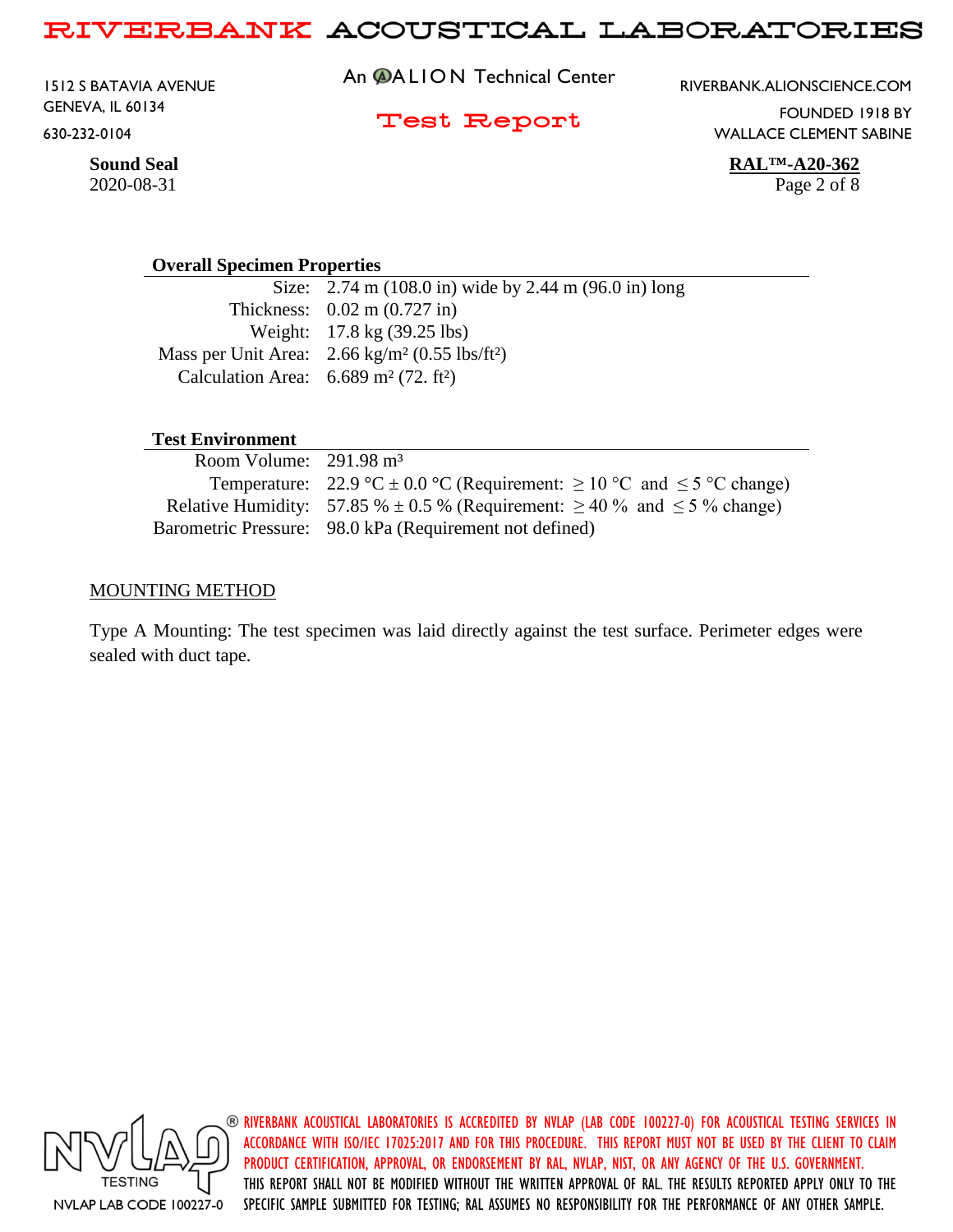1512 S BATAVIA AVENUE GENEVA, IL 60134 630-232-0104

An **@ALION** Technical Center

Test Report

RIVERBANK.ALIONSCIENCE.COM

FOUNDED 1918 BY WALLACE CLEMENT SABINE

**Sound Seal RAL™-A20-362** 2020-08-31 Page 3 of 8



Figure 1 – Specimen mounted in test chamber



Figure 2 – Detail of specimen materials, prior to installation of perimeter seal

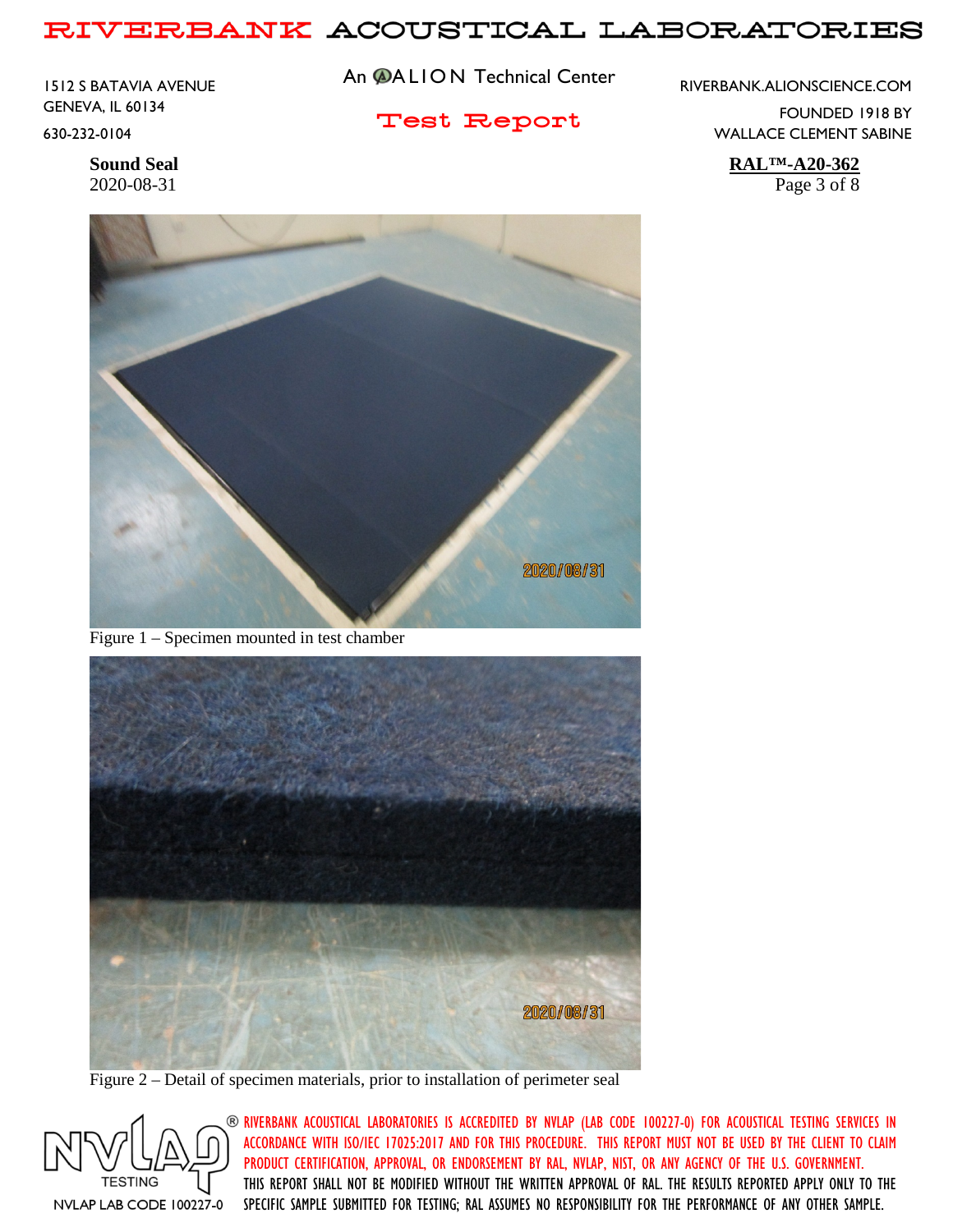1512 S BATAVIA AVENUE GENEVA, IL 60134 630-232-0104

An **@ALION** Technical Center

RIVERBANK.ALIONSCIENCE.COM

Test Report

FOUNDED 1918 BY WALLACE CLEMENT SABINE

**Sound Seal RAL™-A20-362** 2020-08-31 Page 4 of 8

#### TEST RESULTS

Specimen total absorption and absorption coefficient are tabulated at the eighteen standard frequencies. A graphic presentation of the data and additional information appear on the following pages.

| 1/3 Octave Center |                         |                         |             |
|-------------------|-------------------------|-------------------------|-------------|
| Frequency         | <b>Total Absorption</b> | <b>Total Absorption</b> | Absorption  |
| (Hz)              | (m <sup>2</sup> )       | (Sabins)                | Coefficient |
| 100               | 0.55                    | 5.92                    | 0.08        |
| $** 125$          | 0.35                    | 3.79                    | 0.05        |
| 160               | 0.32                    | 3.46                    | 0.05        |
| 200               | 0.79                    | 8.54                    | 0.12        |
| ** 250            | 0.79                    | 8.48                    | 0.12        |
| 315               | 1.31                    | 14.06                   | 0.20        |
| 400               | 1.72                    | 18.56                   | 0.26        |
| $** 500$          | 2.59                    | 27.89                   | 0.39        |
| 630               | 3.53                    | 37.99                   | 0.53        |
| 800               | 4.39                    | 47.23                   | 0.66        |
| ** $1000$         | 4.95                    | 53.25                   | 0.74        |
| 1250              | 5.44                    | 58.51                   | 0.81        |
| 1600              | 5.86                    | 63.05                   | 0.88        |
| ** 2000           | 6.38                    | 68.68                   | 0.95        |
| 2500              | 6.68                    | 71.87                   | 1.00        |
| 3150              | 6.82                    | 73.44                   | 1.02        |
| ** 4000           | 6.93                    | 74.57                   | 1.04        |
| 5000              | 6.98                    | 75.17                   | 1.04        |
|                   |                         |                         |             |

**SAA = 0.56 NRC = 0.55**

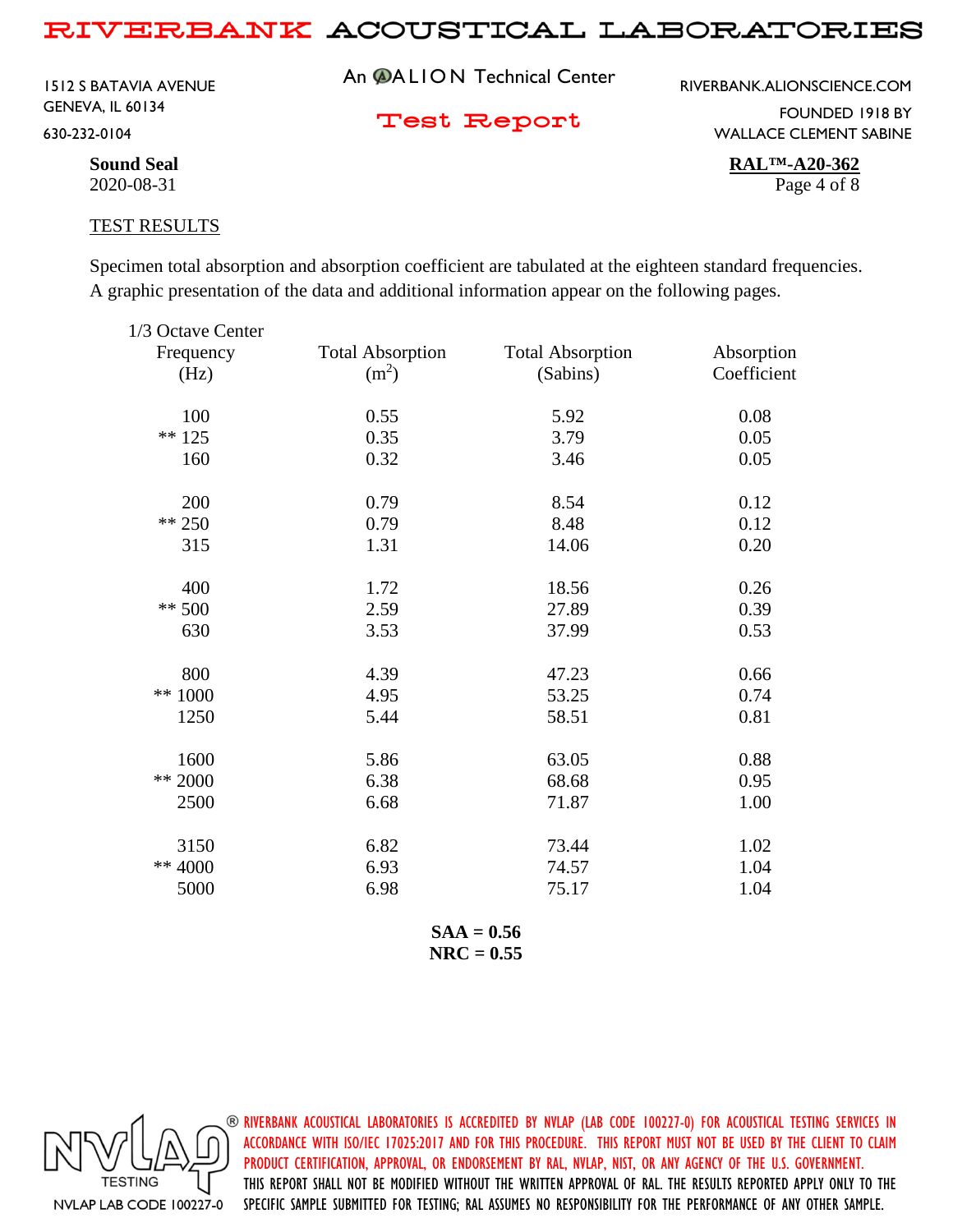1512 S BATAVIA AVENUE GENEVA, IL 60134 630-232-0104

An **@ALION** Technical Center

RIVERBANK.ALIONSCIENCE.COM

Test Report

FOUNDED 1918 BY WALLACE CLEMENT SABINE

**Sound Seal RAL™-A20-362** 2020-08-31 Page 5 of 8

#### TEST RESULTS (continued)

The sound absorption average (SAA) is defined in ASTM C423-17 Section 3.1.1 as the arithmetic average of the sound absorption coefficients of a material for the twelve one-third octave bands from 200 Hz through 2500 Hz, inclusive, rounded to the nearest integer multiple of 0.01.

The noise reduction coefficient (NRC) is defined from previous versions of ASTM C423 as the arithmetic average of the sound absorption coefficients at 250 Hz, 500 Hz, 1000 Hz, and 2000 Hz, rounded to the nearest integer multiple of 0.05.

Tested by  $\ell$  / all  $\ell$  label Report by Marc Sciaky / Malcolm Kelly *Senior Experimentalist Acoustical Test Engineer* Approved b Eric P. Wolfram *Laboratory Manager* Digitally signed by Eric P Wolfram Location: Geneva, IL Date: 2020.09.24 17:00:22 -05'00'



 $\circledast$  riverbank acoustical laboratories is accredited by nylap (lab code 100227-0) for acoustical testing services in ACCORDANCE WITH ISO/IEC 17025:2017 AND FOR THIS PROCEDURE. THIS REPORT MUST NOT BE USED BY THE CLIENT TO CLAIM PRODUCT CERTIFICATION, APPROVAL, OR ENDORSEMENT BY RAL, NVLAP, NIST, OR ANY AGENCY OF THE U.S. GOVERNMENT. THIS REPORT SHALL NOT BE MODIFIED WITHOUT THE WRITTEN APPROVAL OF RAL. THE RESULTS REPORTED APPLY ONLY TO THE SPECIFIC SAMPLE SUBMITTED FOR TESTING; RAL ASSUMES NO RESPONSIBILITY FOR THE PERFORMANCE OF ANY OTHER SAMPLE.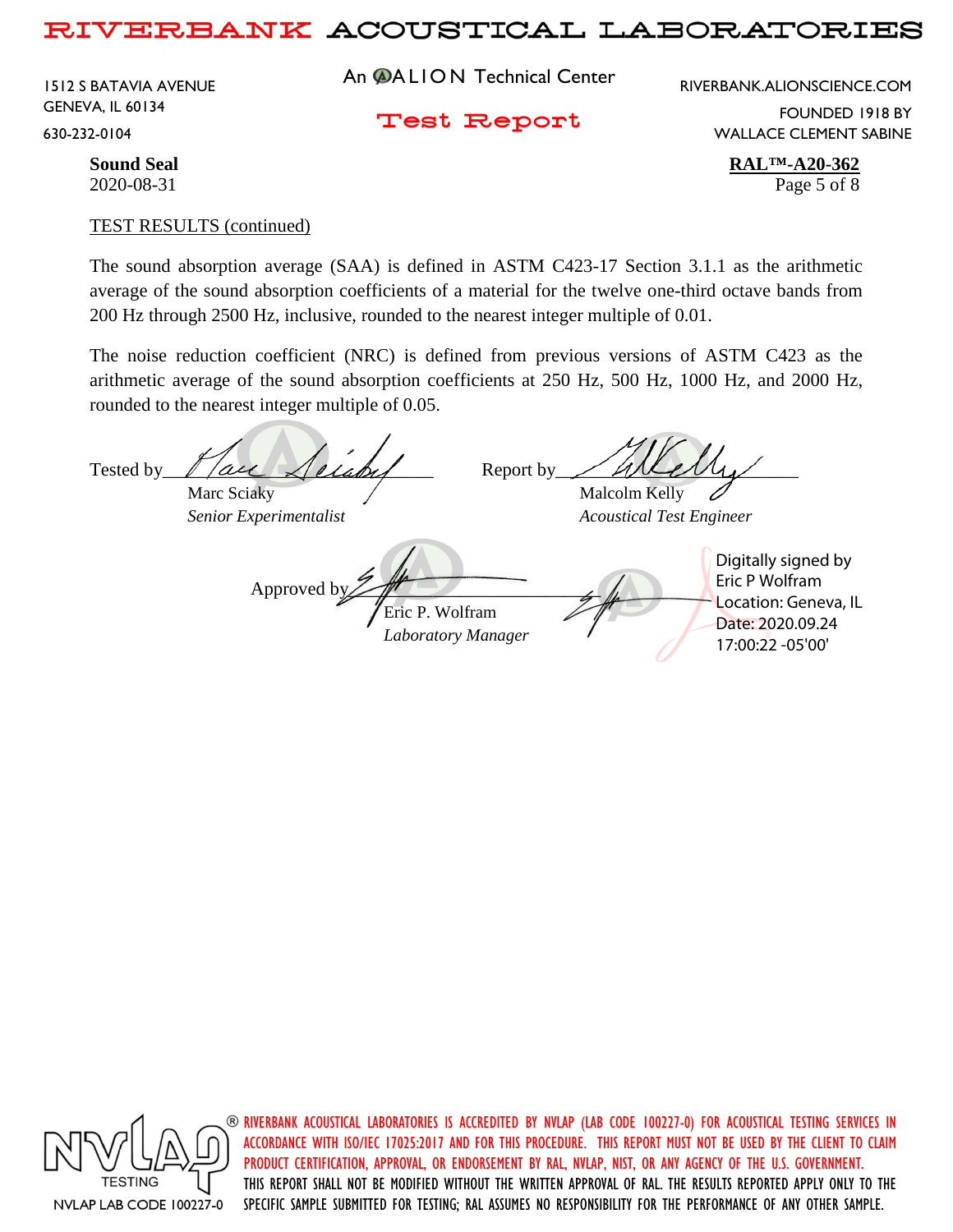1512 S BATAVIA AVENUE GENEVA, IL 60134 630-232-0104

2020-08-31 Page 6 of 8

An **@ALION** Technical Center

RIVERBANK.ALIONSCIENCE.COM

## Test Report

FOUNDED 1918 BY WALLACE CLEMENT SABINE

**Sound Seal RAL™-A20-362**

# **SOUND ABSORPTION REPORT**

## Plex Board™ 18mm Panel  $1.1$ 1  $0.9$ Specimen Absorption Coefficient  $0.8$  $0.6$  $0.5$  $0.4$  $0.3$  $0.2$  $0.1$ 0 -5 kHz 가 하다 315 Hz E30Hz ZH 008-ZHY 2 2.5 kHz 200 Hz 250 Hz 400 Hz ZH 005 과 시 3.15 kHz ZH 001 125 Hz 160 Hz 1.25 kHz 1.6 kHz Frequency (Hz) **SAA = 0.56 NRC = 0.55**

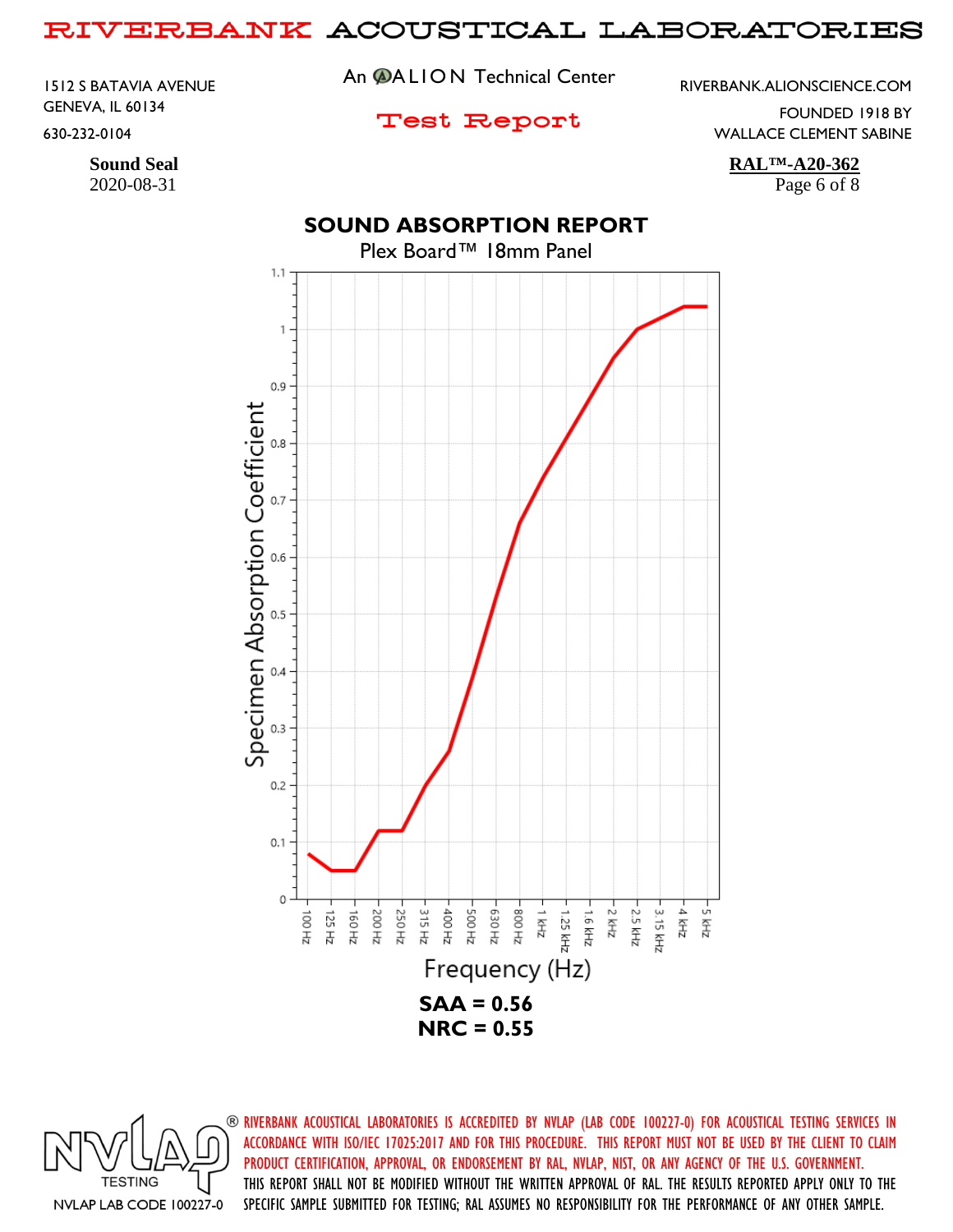1512 S BATAVIA AVENUE GENEVA, IL 60134 630-232-0104

An **@ALION** Technical Center

RIVERBANK.ALIONSCIENCE.COM

Test Report

FOUNDED 1918 BY WALLACE CLEMENT SABINE

**Sound Seal RAL™-A20-362** 2020-08-31 Page 7 of 8

### **APPENDIX A: Extended Frequency Range Data**

Specimen: Plex Board™ 18mm Panel (See Full Report)

*The following non-accredited data were obtained in accordance with ASTM C423-17, but extend beyond the defined frequency range of 100Hz to 5,000Hz. These unofficial results are representative of the RAL test environment only and intended for research & comparison purposes.* 

| 1/3 Octave Band         |                         |                   |
|-------------------------|-------------------------|-------------------|
| <b>Center Frequency</b> | <b>Total Absorption</b> | <b>Absorption</b> |
| (Hz)                    | (Sabins)                | Coefficient       |
| 31.5                    | $-0.71$                 | $-0.01$           |
|                         |                         |                   |
| 40                      | 0.69                    | 0.01              |
| 50                      | $-4.53$                 | $-0.06$           |
| 63                      | 1.83                    | 0.03              |
| 80                      | 11.48                   | 0.16              |
| 100                     | 5.92                    | 0.08              |
| 125                     | 3.79                    | 0.05              |
| 160                     | 3.46                    | 0.05              |
| 200                     | 8.54                    | 0.12              |
| 250                     | 8.48                    | 0.12              |
| 315                     | 14.06                   | 0.20              |
| 400                     | 18.56                   | 0.26              |
| 500                     | 27.89                   | 0.39              |
| 630                     | 37.99                   | 0.53              |
| 800                     | 47.23                   | 0.66              |
| 1000                    | 53.25                   | 0.74              |
| 1250                    | 58.51                   | 0.81              |
| 1600                    | 63.05                   | 0.88              |
| 2000                    | 68.68                   | 0.95              |
| 2500                    | 71.87                   | 1.00              |
| 3150                    | 73.44                   | 1.02              |
| 4000                    | 74.57                   | 1.04              |
| 5000                    | 75.17                   | 1.04              |
| 6300                    | 75.41                   | 1.05              |
| 8000                    | 77.59                   | 1.08              |
| 10000                   | 78.52                   | 1.09              |
| 12500                   | 85.56                   | 1.19              |